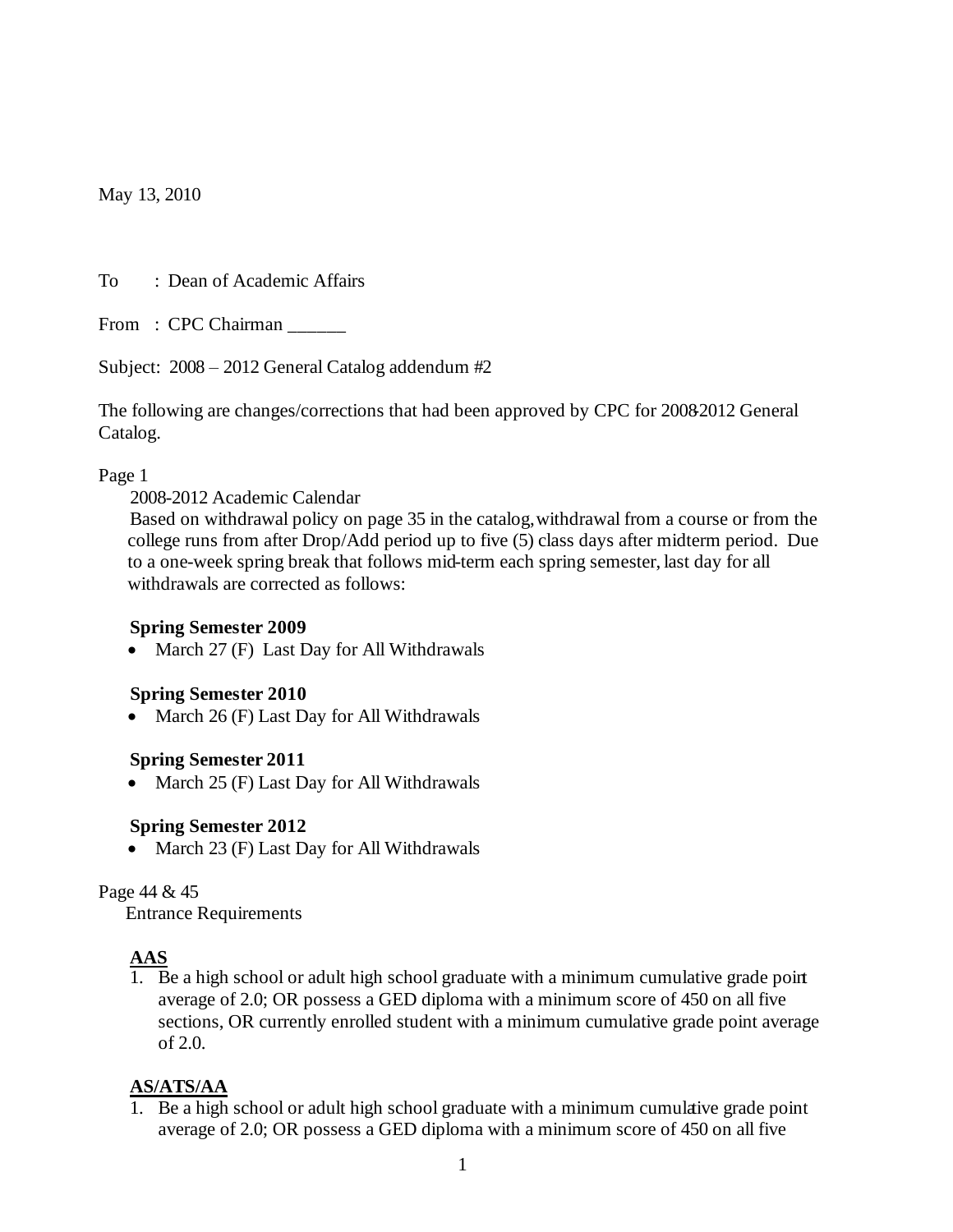sections, OR currently enrolled student with a minimum cumulative grade point average of 2.0.

2. Have a TOEFL score of 500 or higher.

Note: NU applicants:

 Delete drug testing as an entrance requirement for NU applicants under AAS and AS degree program.

Page 62

Liberal Arts Program

 Program courses under Humanities: Change "minimum" to *maximum* in the parenthesis to read as follows: (*3 credits maximum from JP or PW*).

#### Page 83

EN 112 Freshman Composition

1. Add at the end of course description: (*3 credits lecture*).

#### Page 87

HI 169 World Civilization II

1. Change "1800 to present" to "*1500 to present*" in the course description.

HI 179 History of Micronesia I

1. Course description correction: Change "discover" to "*contact"* in the course description.

## Page 95

OA 211 Business Communication

1. New course description reads as follows: "*This course is designed to achieve effective written communication in English for the transaction of business; development of general letter writing principles and techniques; and use of computer based technology to enhance communication. Practical experience is given in writing the basic types of letters used in business: favorable, unfavorable, persuasive, and goodwill. Students will also prepare memos, job application letters and resumes. Pre: EN92, EN95 and CS100 (3 credits lec.)"*

## Page 97

- SC 159A Anatomy & Physiology
- 1. Prerequisite should be "*SC 109"*.

#### Page 98

SC 201 Oceanography

1. Prerequisite should be: "*SC 120 and SC 170*."

## SC 239 Natural History of Palau

 1. New course description reads as follows: "*This course is about the natural environment of Palau. It introduces the student to the geological formation of the islands of Palau, the significance of oceanic distance between Palau islands and its*